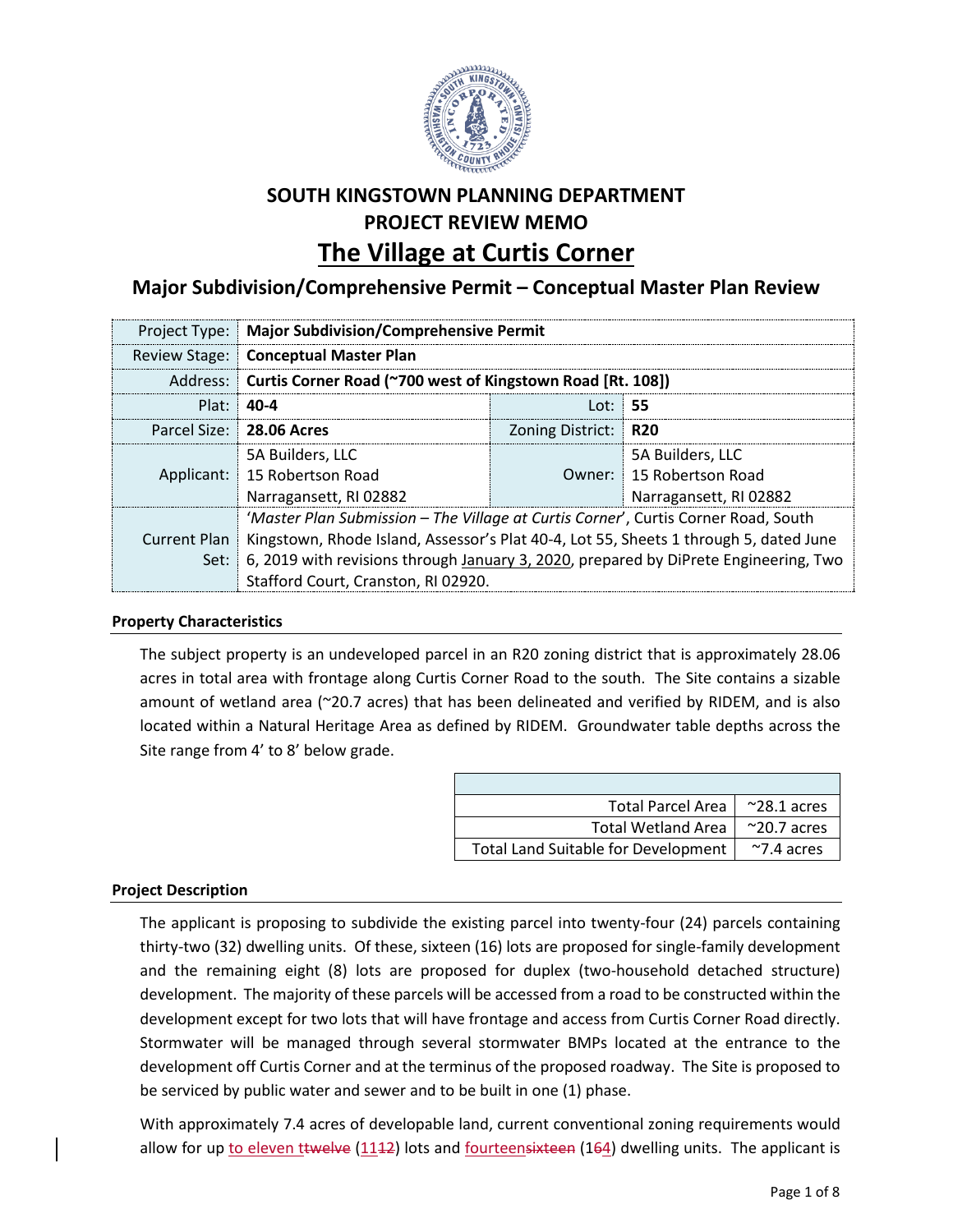proposing this project as a Comprehensive Permit and requesting a density bonus of an additional eighteensixteen (1816) units for a total of thirty-two (32).

|               | Lots | <b>Dwelling</b><br><b>Units</b> | <b>Average Proposed</b><br><b>Parcel Size</b> | <b>R20 Allowed</b><br><b>Density</b> | Average<br><b>Proposed Density</b> |
|---------------|------|---------------------------------|-----------------------------------------------|--------------------------------------|------------------------------------|
| Single-family | 16   | 16                              | 6.618 SF                                      | 2.18 DU/Acre                         | 6.58 DU/Acre                       |
| <b>Duplex</b> |      | 16                              | 10.983 SF                                     | 2.90 DU/Acre                         | 7.93 DU/Acre                       |

#### **Decision Deadline**

This application was Certified Complete on January 10, 2020. The Planning Board has until **May 9, 2020** (120 days from date of completion) to render a decision.

## **Regulatory Considerations**

This project has been submitted as a Comprehensive Permit application. RIGL § 45-53-4 allows applicants proposing at least 25% of the housing as low- or moderate-income housing to submit a single application to the review board (for South Kingstown, this is the Planning Board), in lieu of separate applications to the applicable Boards. The procedure for application and review, and the required findings, are outlined in RIGL § 45-53-4. The Planning Board is required to hold a public hearing for Comprehensive Permit applications at the Conceptual Master Plan stage.

The Planning Board has the authority to issue permits or approvals that any local board or official who would otherwise act with respect to the application, including but not limited to, the power to attach conditions and requirements with respect to height, site plan, size or shape, or building materials.

#### **Waivers Requested**

Waivers being requested by the applicant associated with this Comprehensive Permit include the following:

| <b>Density</b>        |                                   |                                    |                                                  |
|-----------------------|-----------------------------------|------------------------------------|--------------------------------------------------|
|                       | <b>Allowed Density</b><br>(units) | <b>Proposed Density</b><br>(units) | <b>Density Bonus</b><br><b>Requested (units)</b> |
| <b>Dwelling Units</b> | 4414                              |                                    | 2418                                             |

#### **Dimensional Requirements**

|                    | <b>Required</b> | <b>Proposed</b> |
|--------------------|-----------------|-----------------|
| Frontage           | 100'            | 20'             |
| Front-yard Setback | 35'             | 20'             |
| Side-yard Setback  | 15'             | 10'             |
| Rear-yard Setback  | 25'             | 15'             |

#### **Area & Frontage**

| Lot # | <b>Type</b> | <b>Proposed Lot</b><br>Area (sq. ft.) | <b>Area Relief</b><br>Requested (sq. ft.) | <b>Proposed</b><br><b>Frontage</b> | <b>Frontage Relief</b><br><b>Requested</b> |
|-------|-------------|---------------------------------------|-------------------------------------------|------------------------------------|--------------------------------------------|
|       | <b>SFR</b>  | 5,000                                 | 15,000                                    | 50'                                | 50'                                        |
|       | <b>SFR</b>  | 5,000                                 | 15,000                                    | 50'                                | 50'                                        |
| 3     | <b>SFR</b>  | 5,000                                 | 15,000                                    | 50'                                | 50'                                        |
| 4     | <b>SFR</b>  | 5,200                                 | 14,800                                    | 50'                                | 50'                                        |
|       | <b>DUP</b>  | 6,500                                 | 23,500                                    | 36'                                | 64'                                        |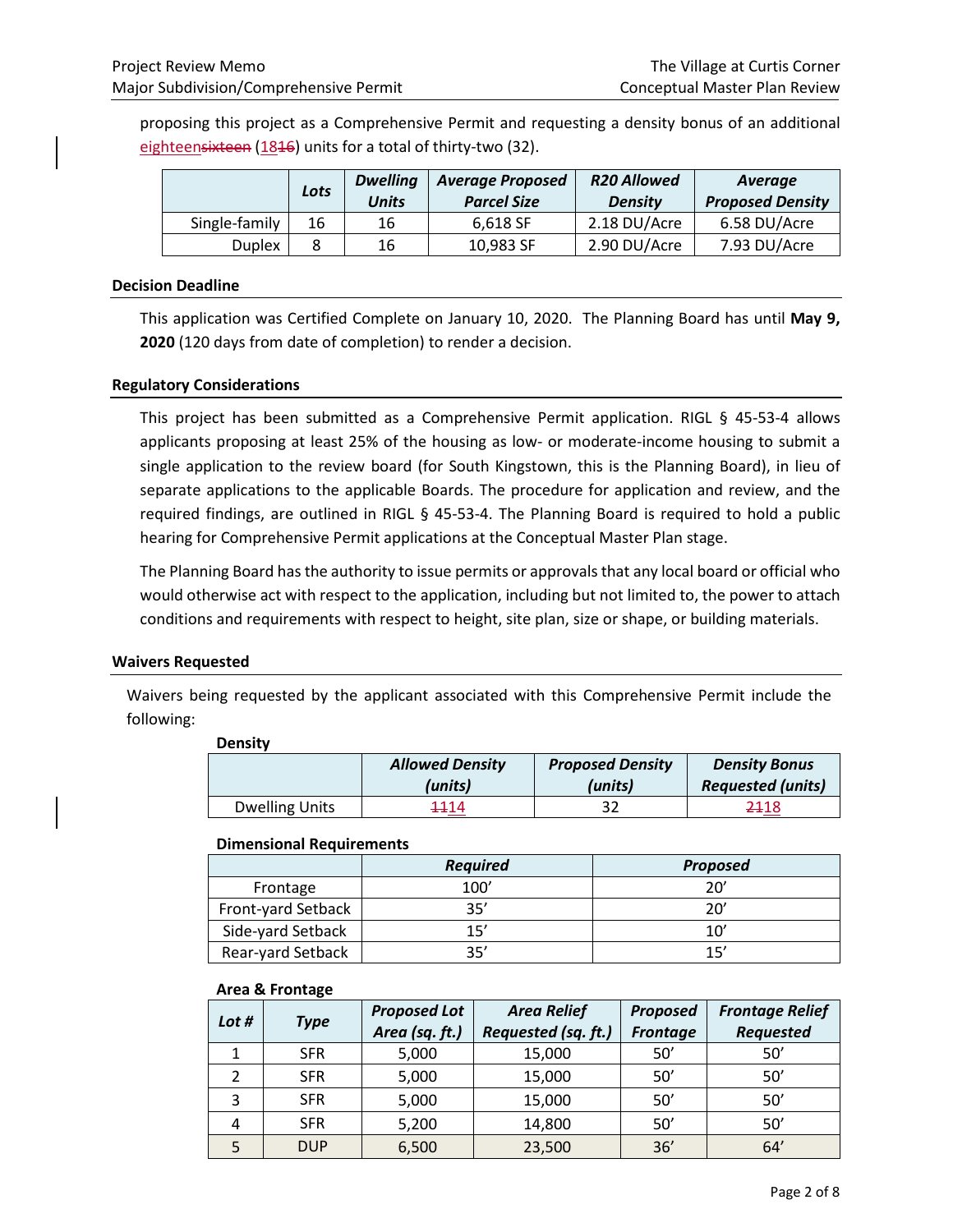| 6              | <b>DUP</b> | 11,200 | 18,800 | 20'  | 80'  |
|----------------|------------|--------|--------|------|------|
| $\overline{7}$ | <b>DUP</b> | 25,493 | 4,507  | 20'  | 80'  |
| 8              | <b>SFR</b> | 10,131 | 9,869  | 36'  | 64'  |
| 9              | <b>SFR</b> | 9,700  | 10,300 | 47'  | 53'  |
| 10             | <b>DUP</b> | 8,900  | 21,100 | 60'  | 40'  |
| 11             | <b>DUP</b> | 8,400  | 21,600 | 60'  | 40'  |
| 12             | <b>SFR</b> | 7,500  | 12,500 | 43'  | 57'  |
| 13             | <b>SFR</b> | 5,800  | 14,200 | 67'  | 33'  |
| 14             | <b>DUP</b> | 10,594 | 19,406 | 54'  | 46'  |
| 15             | <b>SFR</b> | 6,300  | 13,700 | 36'  | 64'  |
| 16             | <b>SFR</b> | 6,403  | 13,597 | 70'  | 30'  |
| 17             | <b>SFR</b> | 8,756  | 11,244 | 61'  | 39'  |
| 18             | <b>SFR</b> | 5,500  | 14,500 | 60'  | 40'  |
| 19             | <b>SFR</b> | 7,500  | 12,500 | 138' | None |
| 20             | <b>DUP</b> | 7,875  | 22,125 | 60'  | 40'  |
| 21             | <b>DUP</b> | 8,900  | 21,100 | 47'  | 53'  |
| 22             | <b>SFR</b> | 6,500  | 13,500 | 98'  | 2'   |
| 23             | <b>SFR</b> | 5,500  | 14,500 | 60'  | 40'  |
| 24             | <b>SFR</b> | 9,100  | 10,900 | 60'  | 40'  |

#### **Roadway Width**

| <b>Required Width*</b> | <b>Proposed Width</b> | <b>Relief Requested</b> |  |
|------------------------|-----------------------|-------------------------|--|
| 50                     | 40                    |                         |  |
|                        |                       |                         |  |

\* Roads servicing 10 or more parcels must be 50' in width.

#### **Review to Date**

*Pre-Application Concept Review*

#### 11/27/18 - Planning Board Review of Pre-Application Concept Plan

*The application reviewed at the Pre-Application stage of review consisted of a fourteen (14) lot subdivision to include three (3) inclusionary zoning units with waivers for frontage on three (3) of the proposed lots.*

### 6/25/19 - Planning Board Review of Pre-Application Concept Plan

*The initial application was modified into a thirty-one (31) lot subdivision containing thirtysix (36) dwelling units with twenty-six (26) single-family residences and five (5) duplex structures proposed as a Comprehensive Permit with nine (9) low and moderate income dwelling units.*

*Conceptual Master Plan Review*

#### 11/13/19 - TRC Review of the Conceptual Master Plan

*This project presented to the TRC was revised to reflect a twenty-four (24) lot subdivision and thirty-two (32) dwelling units with sixteen (16) single-family dwellings and eight (8) duplex structures, including eight (8) low and moderate income dwelling units.*

| <b>Item Discussed &amp; Recommendation</b>            | Entity | <b>Status</b>    |
|-------------------------------------------------------|--------|------------------|
| Integration of Affordable Units                       |        |                  |
| The integration of the affordable units was           |        | To be discussed. |
| questioned and it was suggested to the applicant that | PS     |                  |
| they be prepared to discuss with the Planning Board.  |        |                  |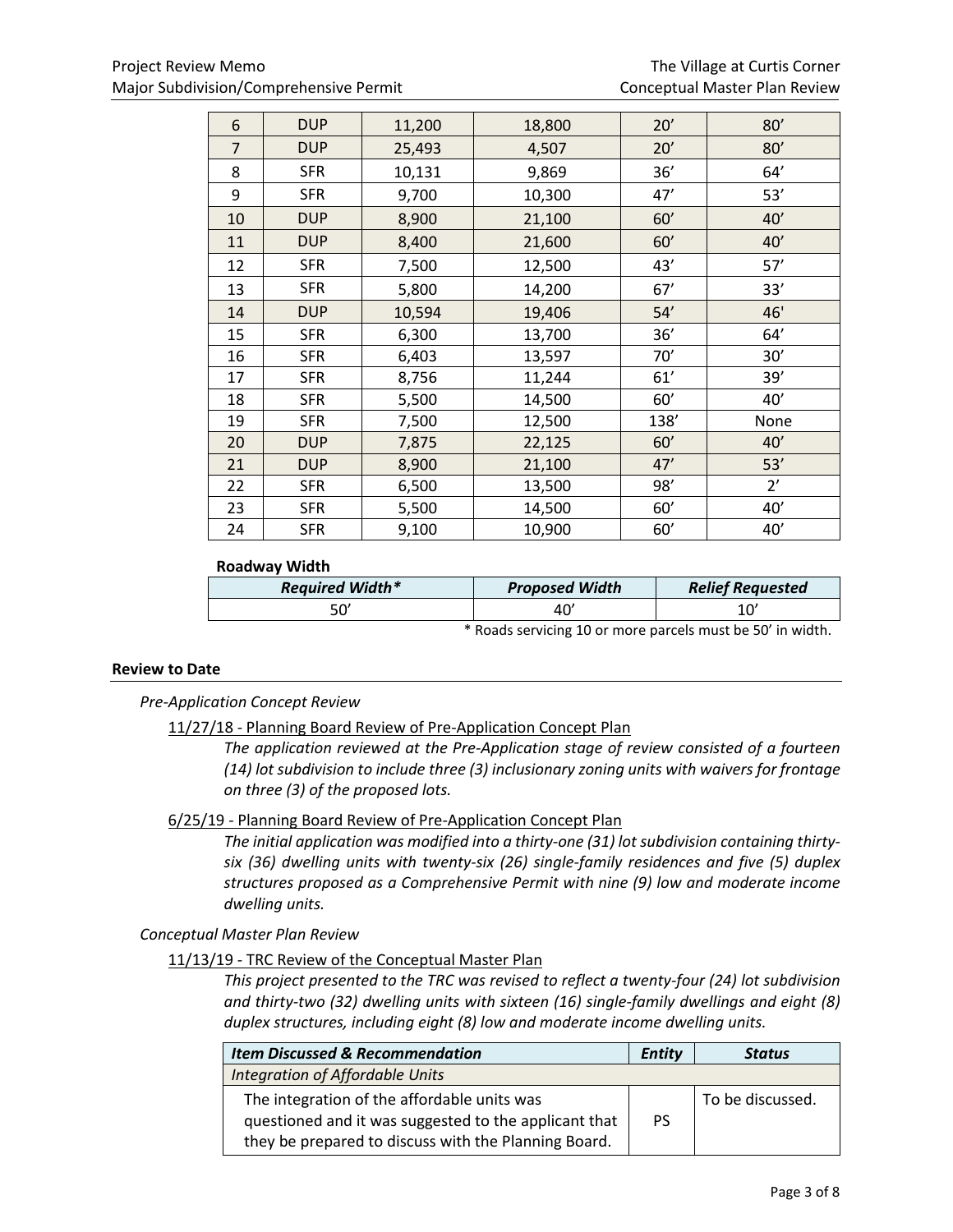| <b>Traffic &amp; Circulation</b>                                                                                                                                                                                                                                                                                                                                                                                                                           |            |                                   |
|------------------------------------------------------------------------------------------------------------------------------------------------------------------------------------------------------------------------------------------------------------------------------------------------------------------------------------------------------------------------------------------------------------------------------------------------------------|------------|-----------------------------------|
| Traffic study should be obtained early on in the<br>application process, preferably at the Conceptual<br>Master Plan stage, instead of the Preliminary Plan<br>stage.                                                                                                                                                                                                                                                                                      | <b>DPS</b> | Not yet<br>submitted.             |
| Wastewater                                                                                                                                                                                                                                                                                                                                                                                                                                                 |            |                                   |
| Downstream carrying capacity analysis should be<br>completed and submitted early on in the application<br>process, preferably at the Conceptual Master Plan<br>stage, instead of the Preliminary Plan stage.                                                                                                                                                                                                                                               | <b>DPS</b> | Not yet<br>submitted.             |
| Stormwater                                                                                                                                                                                                                                                                                                                                                                                                                                                 |            |                                   |
| Retention ponds should be located on a parcel or lot,<br>not within any right-of-way.                                                                                                                                                                                                                                                                                                                                                                      |            | Appears to have<br>been achieved. |
| <b>Tree Removal</b>                                                                                                                                                                                                                                                                                                                                                                                                                                        |            |                                   |
| Large damaged oak tree hanging over Curtis Corner<br>Road be removed sooner rather than later.                                                                                                                                                                                                                                                                                                                                                             |            | To be discussed.                  |
| <b>Application - Supporting Materials</b>                                                                                                                                                                                                                                                                                                                                                                                                                  |            |                                   |
| The document "Exhibit A" submitted with the<br>application:<br>1. Should be corrected (first page & paragraph)<br>to indicate that the R20 zoning district<br>requirements would permit 11-14 dwelling<br>units (not 16.11) in accordance with the yield<br>plan provided with the application.<br>applicant should clarify what the<br>2.<br>The<br>requested modification of the dimensional<br>requirements from 100' to 20' of frontage<br>applies to. | <b>PS</b>  | To be discussed.                  |

#### **Required Findings**

In approving a Comprehensive Permit application, the Board must make the following positive findings, "supported by legally competent evidence on the record which discloses the nature and character of the observations upon which the fact finders acted":

- (1) The proposed development is consistent with local needs as identified in the local comprehensive community plan with particular emphasis on the community's affordable housing plan and/or has satisfactorily addressed the issues where there may be inconsistencies;
- (2) The proposed development is in compliance with the standards and provisions of the municipality's zoning ordinance and subdivision regulations, and/or where expressly varied or waived local concerns that have been affected by the relief granted do not outweigh the state and local need for low and moderate income housing;
- (3) All low and moderate income housing units proposed are integrated throughout the development, are compatible in scale and architectural style to the market rate units within the project, and will be built and occupied prior to, or simultaneous with, the construction and occupancy of any market rate units;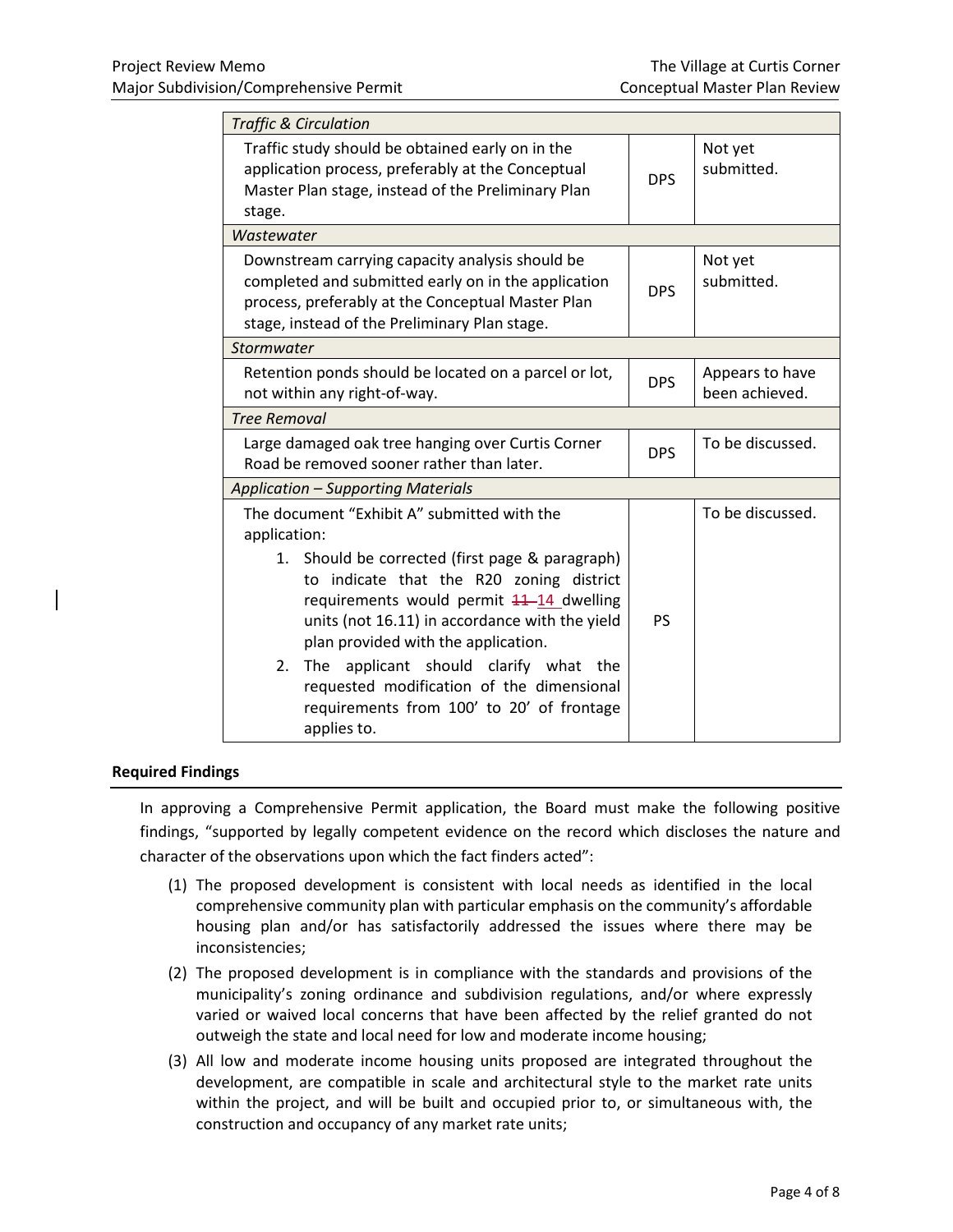- (4) There will be no significant negative environmental impacts from the proposed development as shown on the final plan, with all required conditions for approval;
- (5) There will be no significant negative impacts on the health and safety of current or future residents of the community, in areas including but not limited to safe circulation or pedestrian and vehicular traffic, provision of emergency services, sewerage disposal, availability of potable water, adequate surface water run-off, and the preservation of natural, historical or cultural features that contribute to the attractiveness of the community;
- (6) All proposed land developments and all subdivision lots will have adequate and permanent physical access to a public street in accordance with the requirements of RIGL § 45-23-60(5); and
- (7) The proposed development will not result in the creation of individual lots with any physical constraints to development that building on those lots according to pertinent regulations and building standards would be impracticable, unless created only as permanent open space or permanently reserved for a public purpose on the approved, recorded plans.

# *Reasons for Denial*

The Planning Board may deny the request for a Comprehensive Permit for any of the following reasons:

- (1) If the city or town has an approved affordable housing plan and is meeting housing needs, and the proposal is inconsistent with the affordable housing plan;
- (2) The proposal is not consistent with local needs, including, but not limited to, the needs identified in an approved comprehensive plan, and/or local zoning ordinances and procedures promulgated in conformance with the comprehensive plan;
- (3) The proposal is not in conformance with the comprehensive plan;
- (4) The community has met or has plans to meet the goal of ten percent (10%) of the yearround units or, in the case of an urban town or city, fifteen percent (15%) of the occupied rental housing units as defined in § 45-53-3(2)(i) being low and moderate income housing; or
- (5) Concerns for the environment and the health and safety of current residents have not been adequately addressed.

#### **Draft Motion**

"The South Kingstown Planning Board hereby grants Conceptual master Plan approval to the Village at Curtis Corner, a twenty-four (24) lot major subdivision, submitted as a Comprehensive Permit, to contain sixteen (16) single-family dwellings and eight (8) duplex structures for a total of thirty-two (32) dwelling units, with twenty-four (24) of these units being market-rate housing units and eight (8) being restricted low- and moderate-income housing units, located on Curtis Corner Road, 5A Builders, LLC, owner/applicant. This approval is based upon plan set entitled: '*Master Plan Submission – The Village at Curtis Corner*', Curtis Corner Road, South Kingstown, Rhode Island, Assessor's Plat 40-4, Lot 55, Sheets 1 through 5, dated June 6, 2019 with revisions through January 3, 2020, prepared by DiPrete Engineering, Two Stafford Court, Cranston, RI 02920. This approval is based on the following Findings of Fact and Conditions of Approval: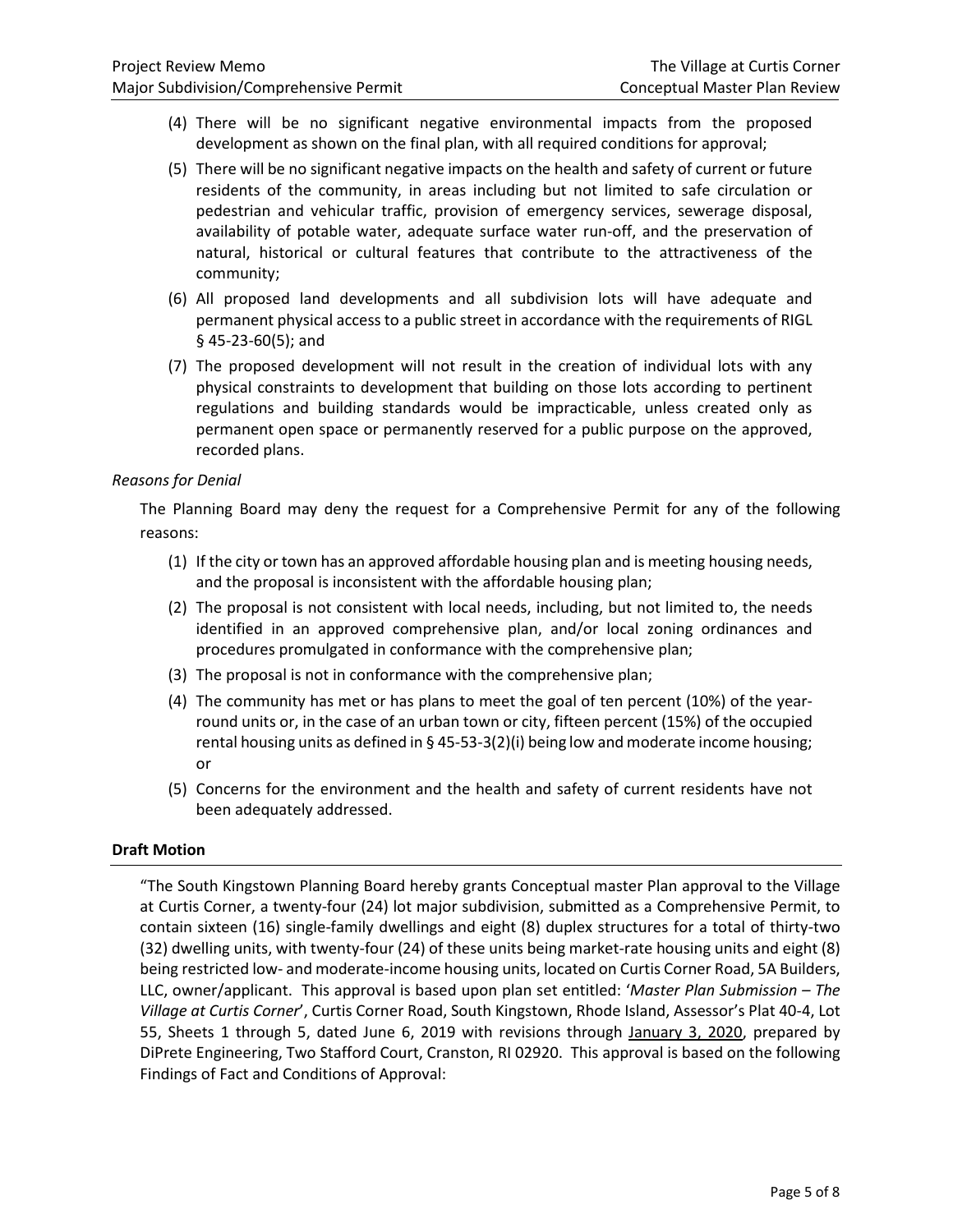# *Findings of Fact*

- 1. The applicant qualifies as an eligible entity and the project is an eligible project pursuant to R.I.G.L. § 45-53-4, as a for profit developer dedicating at least 25% of the units to be developed as low and moderate income housing units;
- 2. The proposed development is consistent with local needs as identified in the local comprehensive community plan, and will address the need for affordable housing development within the community;
- 3. The eight (8) low- and moderate- income housing units are integrated throughout the development, and are compatible in scale and architectural style to the market rate units within the project and with all required Conditions of Approval will be built and occupied prior to, or simultaneous with, the construction and occupancy of market rate units;
- 4. The proposed subdivision is in compliance with the standards and provision of the South Kingstown Zoning Ordinance and Subdivision and Land Development Regulations, where varied the local concerns that have been affected by the relief granted do not outweigh the state and local need for low and moderate income housing;
- 5. There will be no significant negative environmental impacts from the proposed development as shown on the plans, with all required Conditions of Approval;
- 6. There will be no significant negative impacts on the health and safety of current or future residents of the community, in areas including but not limited to safe circulation or pedestrian and vehicular traffic, provision of emergency services, sewerage disposal, availability of potable water, adequate surface water run-off, and the preservation of natural, historical or cultural features that contribute to the attractiveness of the community;
- 7. The subdivision has adequate and permanent physical access to a public street, namely Curtis Corner Road; and
- 8. The subdivision, as proposed, will not result in the creation of individual lots with any physical constraints to development that building on those lots according to pertinent regulations and building standards would be impracticable.

# *Findings of Fact, Requested Relief*

- 1. The proposed development will be in compliance with the standards and provisions of the South Kingstown Zoning Ordinance and Subdivision and Land Development Regulations and/or where expressly varied or waived local concerns that have been affected by the relief granted do not outweigh the state and local need for low- and moderate-income housing. In view of the state and local need for low and moderate income housing the following waivers, variances and exceptions are hereby granted:
	- a. **Density Relief (21 18 units):** The applicant's request to develop thirty-two (32) units on this parcel for which eleven-fourteen (144) units could be supported per conventional zoning requirements as shown on the Yield Plan translates to a density bonus of eighteentwenty-one (1821) units.
	- b. **Dimensional Relief:** The applicant has requested relief from the R20 Zoning District dimensional requirements of Section 401, described in Table A below:

| <b>Table A: Section 401 - Dimensional Requirements</b> |           |             |  |  |
|--------------------------------------------------------|-----------|-------------|--|--|
| Required<br>Proposed                                   |           |             |  |  |
| Frontage                                               | 100'      | See Table B |  |  |
| Area – SFR                                             | 20,000 SF | See Table B |  |  |
| Area – DUP                                             | 30,000 SF | See Table B |  |  |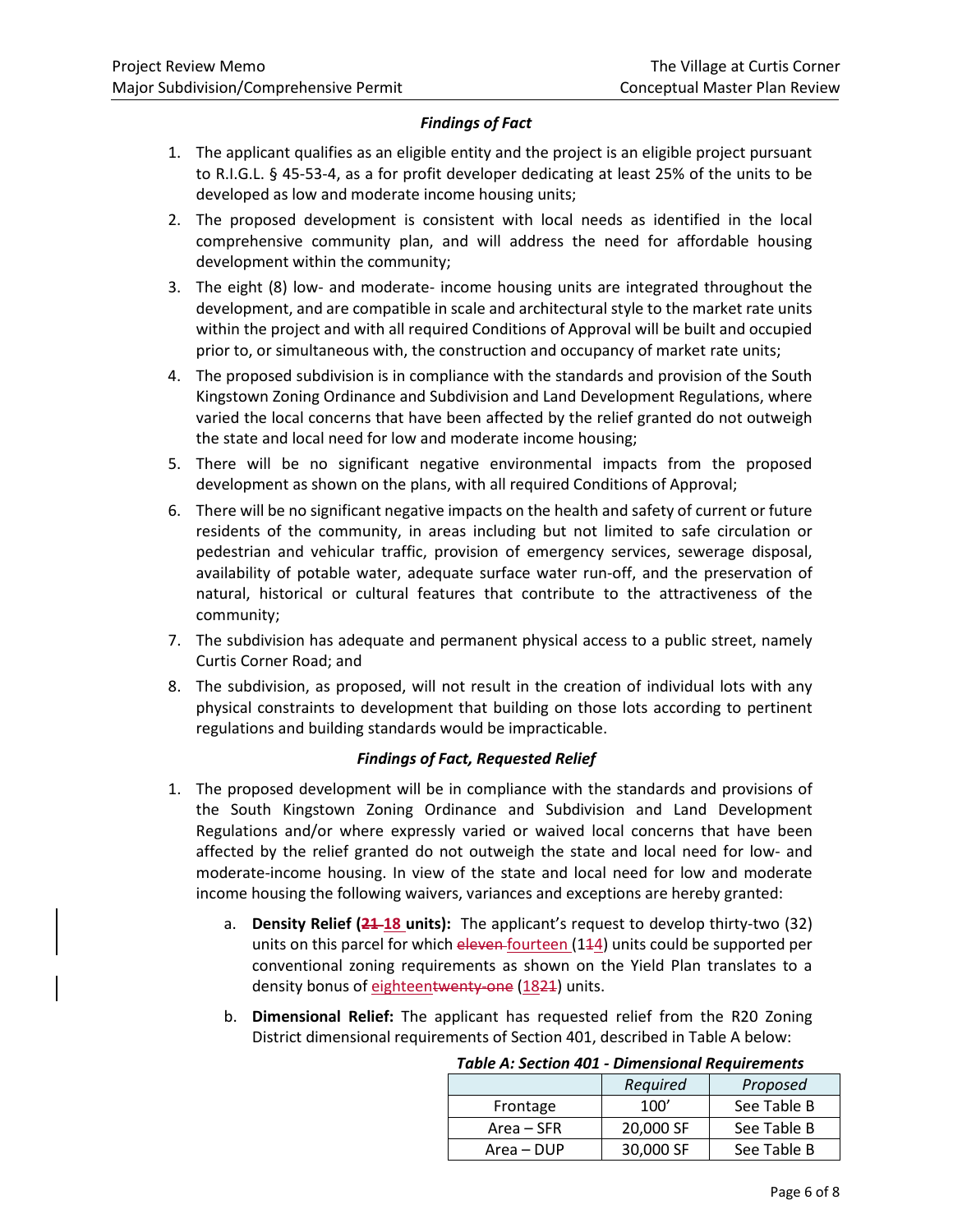| Front-yard Setback | 35' | 20            |
|--------------------|-----|---------------|
| Side-yard Setback  | 15' | $10^{\prime}$ |
| Rear-yard Setback  | 35' | 15'           |

The applicant is requesting relief as it relates to area and frontage for each proposed parcel, as described in Table B below:

| Lot #          | <b>Type</b> | Proposed Lot   | . <del>.</del><br>Area Relief | Proposed | <b>Frontage Relief</b> |
|----------------|-------------|----------------|-------------------------------|----------|------------------------|
|                |             | Area (sq. ft.) | Requested (sq. ft.)           | Frontage | Requested              |
| 1              | <b>SFR</b>  | 5,000          | 15,000                        | 50'      | 50'                    |
| $\overline{2}$ | <b>SFR</b>  | 5,000          | 15,000                        | 50'      | 50'                    |
| 3              | <b>SFR</b>  | 5,000          | 15,000                        | 50'      | 50'                    |
| 4              | <b>SFR</b>  | 5,200          | 14,800                        | 50'      | 50'                    |
| 5              | <b>DUP</b>  | 6,500          | 23,500                        | 36'      | 64'                    |
| 6              | <b>DUP</b>  | 11,200         | 18,800                        | 20'      | 80'                    |
| $\overline{7}$ | <b>DUP</b>  | 25,493         | 4,507                         | 20'      | 80'                    |
| 8              | <b>SFR</b>  | 10,131         | 9,869                         | 36'      | 64'                    |
| 9              | <b>SFR</b>  | 9,700          | 10,300                        | 47'      | 53'                    |
| 10             | <b>DUP</b>  | 8,900          | 21,100                        | 60'      | 40'                    |
| 11             | <b>DUP</b>  | 8,400          | 21,600                        | 60'      | 40'                    |
| 12             | <b>SFR</b>  | 7,500          | 12,500                        | 43'      | 57'                    |
| 13             | <b>SFR</b>  | 5,800          | 14,200                        | 67'      | 33'                    |
| 14             | <b>DUP</b>  | 10,594         | 19,406                        | 54'      | 46'                    |
| 15             | <b>SFR</b>  | 6,300          | 13,700                        | 36'      | 64'                    |
| 16             | <b>SFR</b>  | 6,403          | 13,597                        | 70'      | 30'                    |
| 17             | <b>SFR</b>  | 8,756          | 11,244                        | 61'      | 39'                    |
| 18             | <b>SFR</b>  | 5,500          | 14,500                        | 60'      | 40'                    |
| 19             | <b>SFR</b>  | 7,500          | 12,500                        | 138'     | None                   |
| 20             | <b>DUP</b>  | 7,875          | 22,125                        | 60'      | 40'                    |
| 21             | <b>DUP</b>  | 8,900          | 21,100                        | 47'      | 53'                    |
| 22             | <b>SFR</b>  | 6,500          | 13,500                        | 98'      | $2^{\prime}$           |
| 23             | <b>SFR</b>  | 5,500          | 14,500                        | 60'      | 40'                    |
| 24             | <b>SFR</b>  | 9,100          | 10,900                        | 60'      | 40'                    |

*Table B: Section 401 – Summary Table of Specific Relief*

- c. **Roadway Width Relief (10'):** The applicant is also requesting relief from *Article VIII, Design and Public Improvement Standards* section of the *Subdivision and Land Development Regulations.* That section requires that roads servicing subdivisions of more than 10 dwellings have a right-of-way of 50' in width. The applicant is proposing 40' of width for the roads within the development.
- 2. No other relief is granted and all local ordinances and regulations not specifically mentioned here shall be enforced in their entirety. Any subsequent revision to the plans that require additional or more expansive relief must be approved by the Planning Board in accordance with state law and Section 509 of the Kingstown Zoning Ordinance as amended.

# *Conditions of Approval*

The Planning Board finds that the conditions imposed in the section are necessary in order to properly address local concerns as previously stated herein. The Board finds that such conditions will not render it impossible to proceed with the proposed project without financial loss, within any limitations